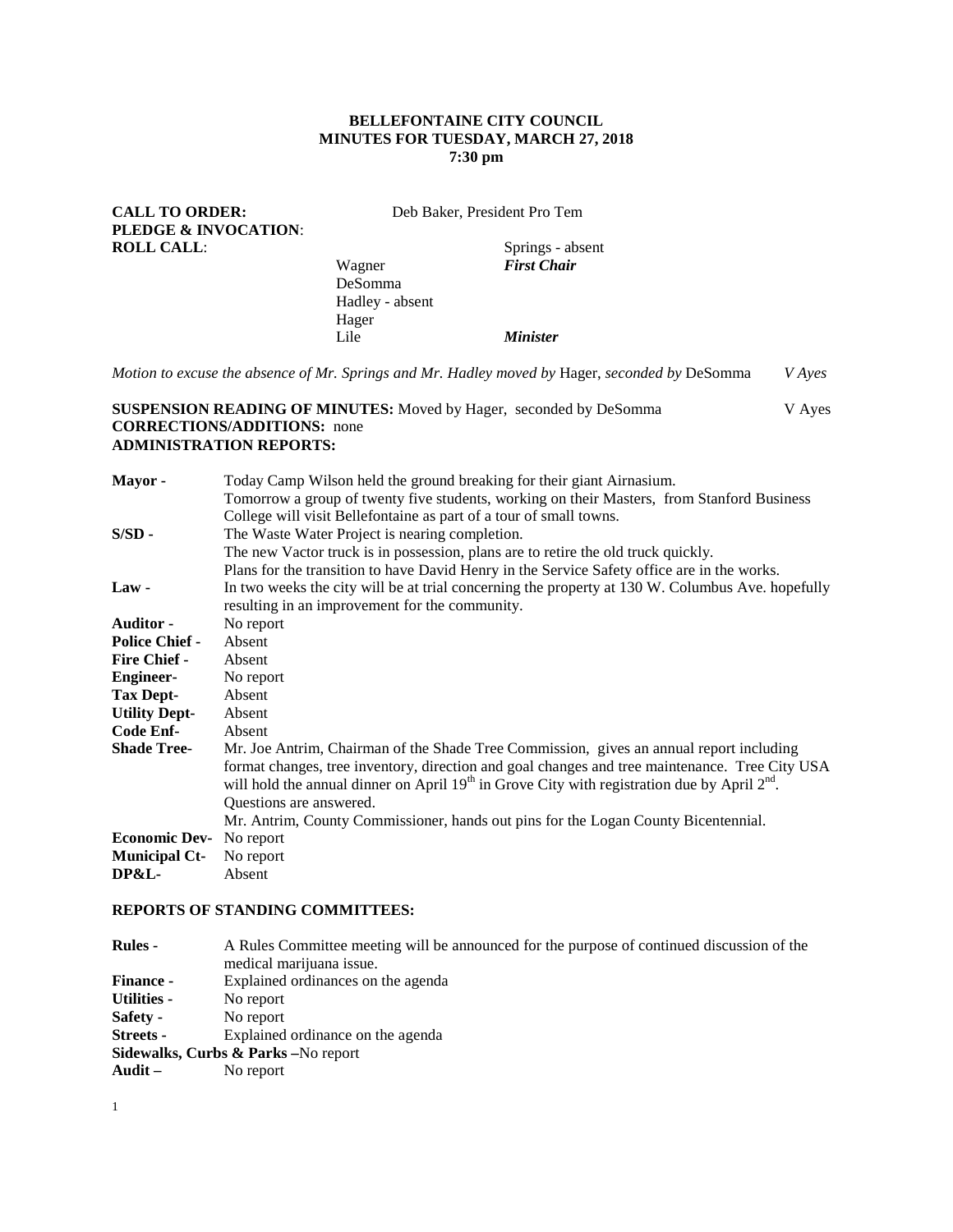#### **COMMUNICATIONS FROM CITIZENS:**

### **INTRODUCTION OF ORDINANCES:**

### **1. ORDINANCES FOR 1ST READING**

### R18-27 A. A RESOLUTION APPROVING THE BELLEFONTAINE COMMUNITY REINVESTMENT AREA PROJECT APPLICATION OF TWO THREE DEVELOPMENT LLC AND DIRECTING THE HOUSING OFFICER AND CITY AUDITOR TO TAKE ALL NECESSARY ACTIONS TO

EFFECTUATE THE TAX EXEMPTIONS GRANTED THEREIN. **FINANCE**

Adoption- Moved by Wagner, seconded by DeSomma V Ayes

18-28 B. AN ORDINANCE AUTHORIZING AND CREATING A PART-TIME CLERK POSITION FOR THE PROBATION DEPARTMENT OF THE BELLEFONTAINE MUNICIPAL COURT AND AUTHORIZING THE HIRING OF SAID NEW PART-TIME CLERK AND DECLARING AN EMERGENCY IN THE CITY OF BELLEFONTAINE, OHIO. **FINANCE**

| 3RR-      | Moved by Wagner, seconded by DeSomma | V Ayes |
|-----------|--------------------------------------|--------|
| Passage-  |                                      |        |
| Adoption- |                                      |        |

18-29 C. AN ORDINANCE MAKING SUPPLEMENTAL APPROPRIATIONS AND AMENDING THE PERMANENT APPROPRIATIONS ORDINANCE FOR PURPOSES OF PROBATION SERVICES AND ESTABLISHING NEW ACCOUNTS WITHIN THE PROBATION SERVICES APPROPRIATIONS AND DECLARING AN EMERGENCY IN THE CITY OF BELLEFONTAINE, OHIO.

**FINANCE**

| 3RR-      | Moved by Wagner, seconded by DeSomma | V Aves |
|-----------|--------------------------------------|--------|
| Passage-  |                                      |        |
| Adoption- |                                      |        |

### 18-30 D. AN ORDINANCE AUTHORIZING THE HIRING OF A PART-TIME PROSECUTOR FOR THE MUNICIPAL PROSECUTOR'S OFFICE AND DECLARING AN EMERGENCY IN THE CITY OF BELLEFONTAINE, OHIO. **FINANCE**

| $3RR-$   | Moved by Wagner, seconded by DeSomma | V Ayes, Wagner-abstain                  |
|----------|--------------------------------------|-----------------------------------------|
|          |                                      | (prosecutor is an employee of his firm) |
| Passage- |                                      |                                         |

Adoption-

### **2. ORDINANCES FOR 2ND READING**

18-25 A. AN ORDINANCE AUTHORIZING THE SERVICE-SAFETY DIRECTOR TO ENTER INTO CONTRACT FOR THE PURCHASE OF A NEW DUMP TRUCK FOR USE BY THE WATER DEPARTMENT AND A NEW F-550 CAB & CHASSIS FOR USE BY THE STREET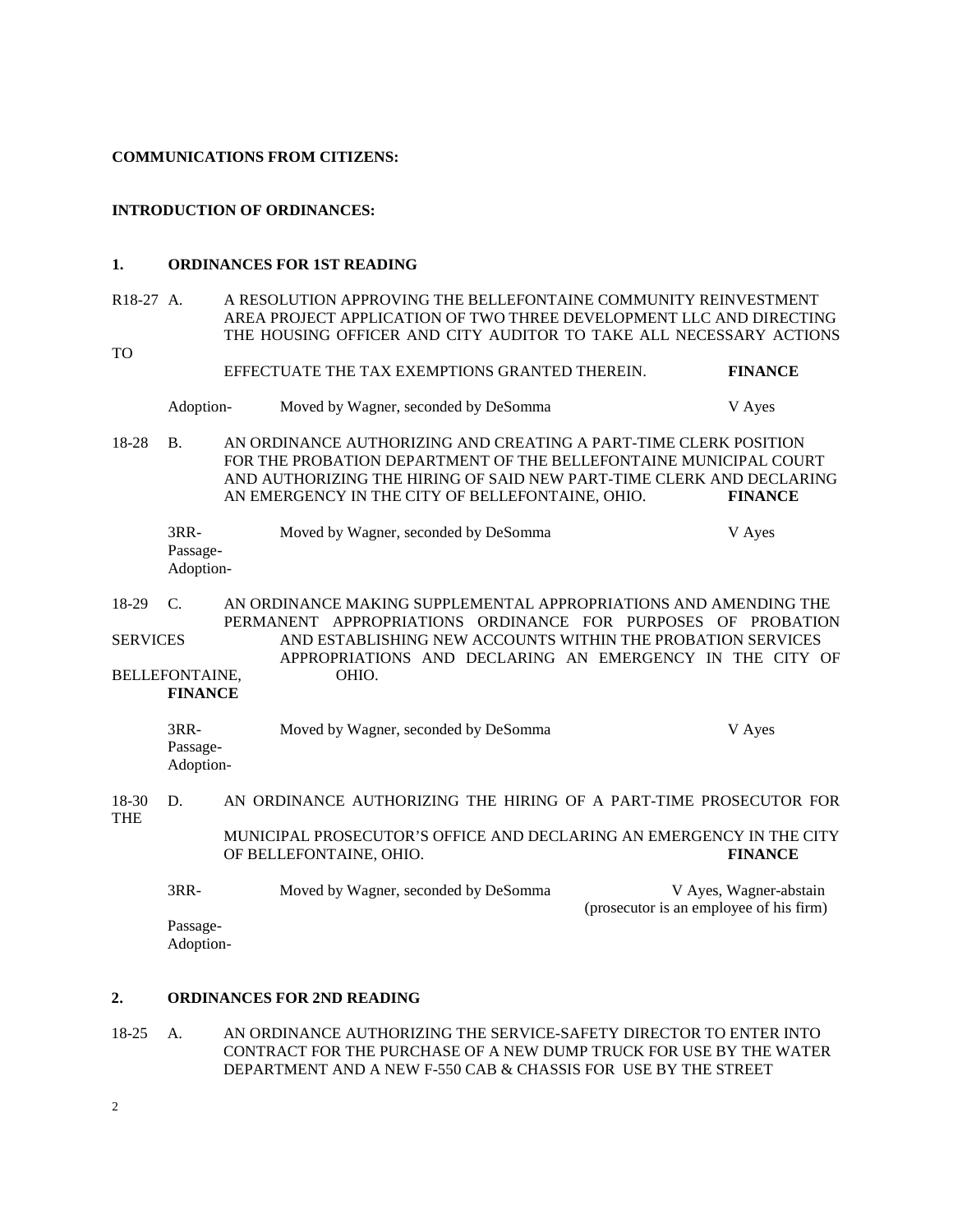### DEPARTMENT THROUGH THE STATE OF OHIO CONTRACT PURCHASING PROGRAM AND DECLARING AN EMERGENCY IN THE CITY OF BELLEFONTAINE, OHIO.

### **FINANCE**

*Motion to amend Ord 18-25 in Section I, subsection 2, to change the sum from \$\$43,703.00 to a corrected amount*

*of \$45,939.00 which will now read "2. One (1) Ford F550 Cab & Chassis, 4WD, 18,000lb. DRW, Regular Cab in the sum of \$45,939.00. Use Contract RS901018. (Street Department, Fund 615)" moved by* Wagner, *seconded by*  DeSomma **V Ayes**

| $3RR-$    | Moved by Wagner, seconded by DeSomma | V Aves |
|-----------|--------------------------------------|--------|
| Passage-  |                                      |        |
| Adoption- |                                      |        |

18-26 B. AN ORDINANCE AUTHORIZING THE SERVICE-SAFETY DIRECTOR TO ENTER INTO CONTRACT FOR THE PURCHASE OF A HONDA ACCORD LX FOR USE BY THE FIRE DEPARTMENT AND THE UPFITTING A F-550 CAB & CHASSIS TO INCLUDE A DUMP BED AND SNOW REMOVAL EQUIPMENT FOR USE BY THE STREET DEPARTMENT IN ACCORDANCE WITH THE SPECIFICATIONS NOW ON FILE IN THE OFFICE OF THE SERVICE-SAFETY DIRECTOR AND DECLARING AN EMERGENCY IN THE CITY OF BELLEFONTAINE, OHIO. **FINANCE**

| 3RR-      | Moved by Wagner, seconded by DeSomma | V Ayes |
|-----------|--------------------------------------|--------|
| Passage-  |                                      |        |
| Adoption- |                                      |        |

### **3. ORDINANCES FOR 3RD READING**

| 18-21   | AN ORDINANCE AUTHORIZING THE HIRING OF THE NEW SERVICES SAFETY<br>A.<br>DIRECTOR AND DECLARING AN EMERGENCY IN THE CITY OF BELLEFONTAINE,<br>OHIO. |  |                                                                                                                                                                                                                                                                                                                                                                         | <b>FINANCE</b> |  |  |
|---------|----------------------------------------------------------------------------------------------------------------------------------------------------|--|-------------------------------------------------------------------------------------------------------------------------------------------------------------------------------------------------------------------------------------------------------------------------------------------------------------------------------------------------------------------------|----------------|--|--|
|         | Adoption-                                                                                                                                          |  | Moved by Wagner, seconded by DeSomma                                                                                                                                                                                                                                                                                                                                    | V Ayes         |  |  |
| 18-22   | <b>B.</b>                                                                                                                                          |  | AN ORDINANCE VACATING A PORTION OF AN ALLEY IN THE VICINITY SOUTH OF<br>MALONE STREET IN THE CITY OF BELLEFONTAINE, OHIO AND DECLARING AN<br>EMERGENCY IN THE CITY OF BELLEFONTAINE, OHIO.                                                                                                                                                                              | <b>STREET</b>  |  |  |
|         | Adoption-                                                                                                                                          |  | Moved by DeSomma, seconded by Hager                                                                                                                                                                                                                                                                                                                                     | V Ayes         |  |  |
| $18-23$ | $\mathcal{C}$                                                                                                                                      |  | AN ORDINANCE AUTHORIZING THE SERVICE-SAFETY DIRECTOR TO SEEK<br>PROPOSALS AND/OR ADVERTISE FOR BIDS AND ENTER INTO CONTRACT WITH THE<br>SELECTED CONTRACTOR AND/OR BIDDERS FOR CERTAIN PERMANENT<br>IMPROVEMENTS TO THE BELLEFONTAINE MUNICIPAL COURT BUILDING LOCATED<br>AT 226 WEST COLUMBUS AVENUE AND DECLARING AN EMERGENCY IN THE CITY<br>OF BELLEFONTAINE, OHIO. | <b>FINANCE</b> |  |  |
|         | Adoption-                                                                                                                                          |  | Moved by Wagner, seconded by DeSomma                                                                                                                                                                                                                                                                                                                                    | V Ayes         |  |  |
| 18-24   | D.                                                                                                                                                 |  | AN ORDINANCE AUTHORIZING THE PURCHASE OF CERTAIN REAL ESTATE<br>IMMEDIATELY WEST OF THE BELLEFONTAINE MUNICIPAL BUILDING FOR FUTURE                                                                                                                                                                                                                                     |                |  |  |